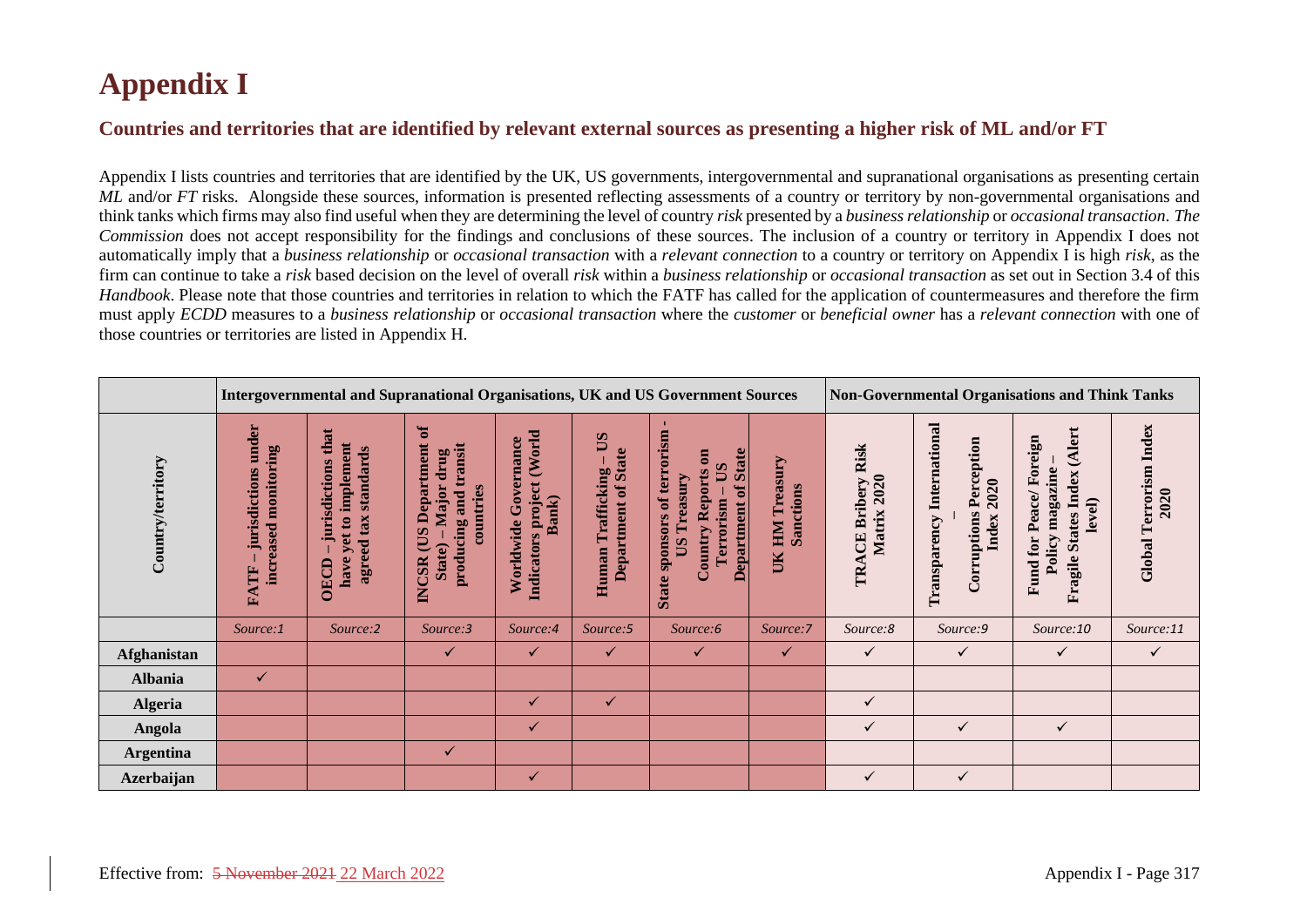| Country/territory                                 | -jurisdictions<br>under increased<br>monitoring<br>FATF-               | implement agreed tax<br>OECD - jurisdictions<br>that have yet to<br>standards | INCSR (US Department<br>of State) – Major drug<br>producing and transit<br>countries | Worldwide Governance<br>Indicators project<br>(World Bank) | <b>US Department of State</b><br>Human Trafficking- | terrorism - US Treasury<br><b>Department of State</b><br>Country Reports on<br>State sponsors of<br>Terrorism - US | UK HM Treasury<br><b>Sanctions</b> | TRACE Bribery Risk<br>Matrix 2020 | <b>Corruptions Perception</b><br>Transparency<br>International<br>Index 2020 | Fund for Peace/Foreign<br>Fragile States Index<br>Policy magazine-<br>(Alert level) | <b>Global Terrorism Index</b><br>2020 |
|---------------------------------------------------|------------------------------------------------------------------------|-------------------------------------------------------------------------------|--------------------------------------------------------------------------------------|------------------------------------------------------------|-----------------------------------------------------|--------------------------------------------------------------------------------------------------------------------|------------------------------------|-----------------------------------|------------------------------------------------------------------------------|-------------------------------------------------------------------------------------|---------------------------------------|
| <b>Bangladesh</b>                                 |                                                                        |                                                                               |                                                                                      | $\checkmark$                                               |                                                     |                                                                                                                    |                                    | $\checkmark$                      | $\checkmark$                                                                 | $\checkmark$                                                                        |                                       |
| <b>Barbados</b>                                   | $\checkmark$                                                           |                                                                               |                                                                                      |                                                            |                                                     |                                                                                                                    |                                    |                                   |                                                                              |                                                                                     |                                       |
| <b>Belarus</b>                                    |                                                                        |                                                                               |                                                                                      | $\checkmark$                                               | $\checkmark$                                        |                                                                                                                    | $\checkmark$                       |                                   |                                                                              |                                                                                     |                                       |
| <b>Belize</b>                                     |                                                                        |                                                                               |                                                                                      |                                                            |                                                     |                                                                                                                    |                                    | $\checkmark$                      |                                                                              |                                                                                     |                                       |
| <b>Benin</b>                                      |                                                                        |                                                                               |                                                                                      | $\checkmark$                                               |                                                     |                                                                                                                    |                                    |                                   |                                                                              |                                                                                     |                                       |
| <b>Bolivia</b>                                    |                                                                        |                                                                               |                                                                                      | $\checkmark$                                               |                                                     |                                                                                                                    |                                    | $\checkmark$                      |                                                                              |                                                                                     |                                       |
| <b>Bosnia</b> and<br>Herzegovina                  |                                                                        |                                                                               |                                                                                      | $\checkmark$                                               |                                                     |                                                                                                                    | ✓                                  | $\checkmark$                      |                                                                              |                                                                                     |                                       |
| <b>Burkina Faso</b>                               | $\checkmark$                                                           |                                                                               |                                                                                      | $\checkmark$                                               |                                                     |                                                                                                                    |                                    |                                   |                                                                              | $\checkmark$                                                                        | $\checkmark$                          |
| <b>Burundi</b>                                    |                                                                        |                                                                               |                                                                                      | $\checkmark$                                               | $\checkmark$                                        |                                                                                                                    | $\checkmark$                       | $\checkmark$                      | $\checkmark$                                                                 | $\checkmark$                                                                        |                                       |
| Cambodia                                          | $\checkmark$                                                           |                                                                               |                                                                                      | $\checkmark$                                               |                                                     |                                                                                                                    |                                    | $\checkmark$                      | $\checkmark$                                                                 |                                                                                     |                                       |
| <b>Cameroon</b>                                   |                                                                        |                                                                               |                                                                                      | $\checkmark$                                               |                                                     |                                                                                                                    |                                    | $\checkmark$                      | $\checkmark$                                                                 | $\checkmark$                                                                        | $\checkmark$                          |
| <b>Cayman Islands</b>                             | $\checkmark$                                                           |                                                                               |                                                                                      |                                                            |                                                     |                                                                                                                    |                                    |                                   |                                                                              |                                                                                     |                                       |
| <b>Central African</b><br><b>Republic</b>         |                                                                        |                                                                               |                                                                                      | $\checkmark$                                               |                                                     |                                                                                                                    | $\checkmark$                       | $\checkmark$                      | $\checkmark$                                                                 | $\checkmark$                                                                        | $\checkmark$                          |
| Chad                                              |                                                                        |                                                                               |                                                                                      | $\checkmark$                                               |                                                     |                                                                                                                    |                                    | $\checkmark$                      | $\checkmark$                                                                 | $\checkmark$                                                                        |                                       |
| <b>China</b>                                      |                                                                        |                                                                               |                                                                                      |                                                            | $\checkmark$                                        |                                                                                                                    |                                    |                                   |                                                                              |                                                                                     |                                       |
| Colombia                                          |                                                                        |                                                                               | $\checkmark$                                                                         |                                                            |                                                     | $\checkmark$                                                                                                       |                                    |                                   |                                                                              |                                                                                     | $\checkmark$                          |
| <b>Comoros</b>                                    |                                                                        |                                                                               |                                                                                      | $\checkmark$                                               | $\checkmark$                                        |                                                                                                                    |                                    | $\checkmark$                      | $\checkmark$                                                                 |                                                                                     |                                       |
| Congo,<br><b>Democratic</b><br><b>Republic of</b> |                                                                        |                                                                               |                                                                                      | $\checkmark$                                               |                                                     |                                                                                                                    | ✓                                  | $\checkmark$                      | $\checkmark$                                                                 | $\checkmark$                                                                        | ✓                                     |
|                                                   | Effective from: 5 November 2021 22 March 2022<br>Appendix I - Page 318 |                                                                               |                                                                                      |                                                            |                                                     |                                                                                                                    |                                    |                                   |                                                                              |                                                                                     |                                       |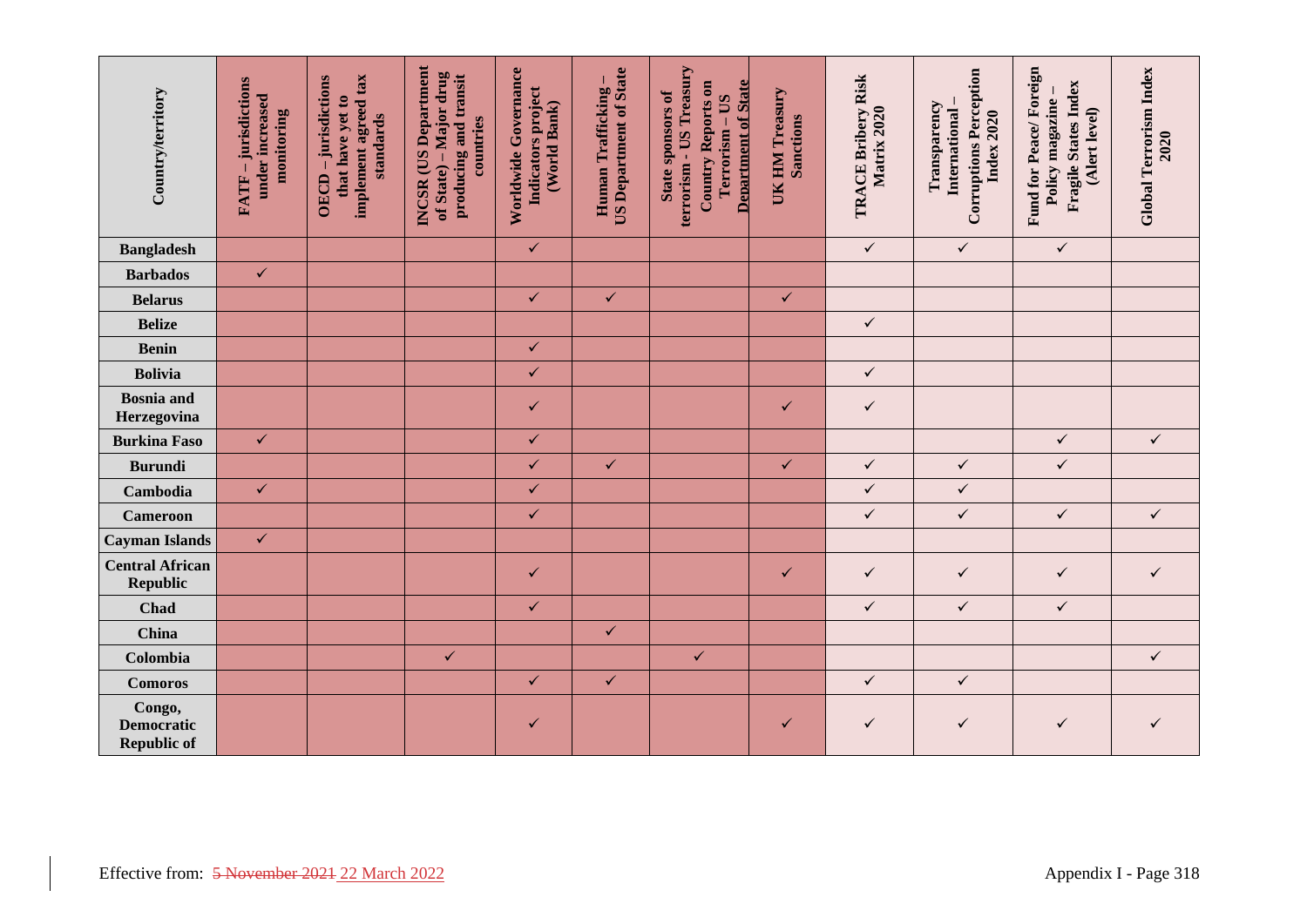| Country/territory                             | -jurisdictions<br>under increased<br>monitoring<br>FATF- | implement agreed tax<br>OECD - jurisdictions<br>that have yet to<br>standards | <b>INCSR</b> (US Department<br>of State) – Major drug<br>producing and transit<br>countries | Worldwide Governance<br>Indicators project<br>(World Bank) | <b>US Department of State</b><br>Human Trafficking | terrorism - US Treasury<br><b>Department of State</b><br><b>Country Reports on</b><br><b>State sponsors of</b><br>Terrorism - US | UK HM Treasury<br><b>Sanctions</b> | TRACE Bribery Risk<br>Matrix 2020 | <b>Corruptions Perception</b><br>Transparency<br>International<br><b>Index 2020</b> | Fund for Peace/Foreign<br>Fragile States Index<br>Policy magazine<br>(Alert level) | <b>Global Terrorism Index</b><br>2020 |
|-----------------------------------------------|----------------------------------------------------------|-------------------------------------------------------------------------------|---------------------------------------------------------------------------------------------|------------------------------------------------------------|----------------------------------------------------|----------------------------------------------------------------------------------------------------------------------------------|------------------------------------|-----------------------------------|-------------------------------------------------------------------------------------|------------------------------------------------------------------------------------|---------------------------------------|
| <b>Congo Republic</b>                         |                                                          |                                                                               |                                                                                             | $\checkmark$                                               |                                                    |                                                                                                                                  |                                    | $\checkmark$                      | $\checkmark$                                                                        | $\checkmark$                                                                       |                                       |
| <b>Costa Rica</b>                             |                                                          |                                                                               | $\checkmark$                                                                                |                                                            |                                                    |                                                                                                                                  |                                    |                                   |                                                                                     |                                                                                    |                                       |
| Cote d'Ivoire<br>(Ivory Coast)                |                                                          |                                                                               |                                                                                             | ✓                                                          |                                                    |                                                                                                                                  |                                    | $\checkmark$                      |                                                                                     | $\checkmark$                                                                       |                                       |
| Cuba                                          |                                                          |                                                                               |                                                                                             | $\checkmark$                                               | $\checkmark$                                       | $\checkmark$                                                                                                                     |                                    | $\checkmark$                      |                                                                                     |                                                                                    |                                       |
| <b>Djibouti</b>                               |                                                          |                                                                               |                                                                                             | $\checkmark$                                               |                                                    |                                                                                                                                  |                                    | $\checkmark$                      | $\checkmark$                                                                        |                                                                                    |                                       |
| <b>Dominican</b><br>Republic                  |                                                          |                                                                               | ✓                                                                                           |                                                            |                                                    |                                                                                                                                  |                                    |                                   | $\checkmark$                                                                        |                                                                                    |                                       |
| Ecuador                                       |                                                          |                                                                               | $\checkmark$                                                                                | $\checkmark$                                               |                                                    |                                                                                                                                  |                                    |                                   |                                                                                     |                                                                                    |                                       |
| Egypt                                         |                                                          |                                                                               |                                                                                             | $\checkmark$                                               |                                                    |                                                                                                                                  | $\checkmark$                       | $\checkmark$                      |                                                                                     | $\checkmark$                                                                       | $\checkmark$                          |
| El Salvador                                   |                                                          |                                                                               | $\checkmark$                                                                                |                                                            |                                                    |                                                                                                                                  |                                    |                                   |                                                                                     |                                                                                    |                                       |
| Equatorial<br>Guinea                          |                                                          |                                                                               |                                                                                             | $\checkmark$                                               |                                                    |                                                                                                                                  |                                    | $\checkmark$                      | $\checkmark$                                                                        |                                                                                    |                                       |
| <b>Eritrea</b>                                |                                                          |                                                                               |                                                                                             | $\checkmark$                                               | $\checkmark$                                       |                                                                                                                                  |                                    | $\checkmark$                      | $\checkmark$                                                                        | $\checkmark$                                                                       |                                       |
| Eswatini<br>(Swaziland)                       |                                                          |                                                                               |                                                                                             | ✓                                                          |                                                    |                                                                                                                                  |                                    | $\checkmark$                      |                                                                                     |                                                                                    |                                       |
| Ethiopia                                      |                                                          |                                                                               |                                                                                             | $\checkmark$                                               |                                                    |                                                                                                                                  |                                    | $\checkmark$                      |                                                                                     | $\checkmark$                                                                       |                                       |
| Gabon                                         |                                                          |                                                                               |                                                                                             | $\checkmark$                                               |                                                    |                                                                                                                                  |                                    | $\checkmark$                      | $\checkmark$                                                                        |                                                                                    |                                       |
| Gambia                                        |                                                          |                                                                               |                                                                                             | $\checkmark$                                               |                                                    |                                                                                                                                  |                                    |                                   |                                                                                     |                                                                                    |                                       |
| <b>Guatemala</b>                              |                                                          |                                                                               | $\checkmark$                                                                                | $\checkmark$                                               |                                                    |                                                                                                                                  |                                    | $\checkmark$                      | $\checkmark$                                                                        |                                                                                    |                                       |
| Guinea                                        |                                                          |                                                                               |                                                                                             | $\checkmark$                                               |                                                    |                                                                                                                                  | $\checkmark$                       | $\checkmark$                      | $\checkmark$                                                                        | $\checkmark$                                                                       |                                       |
| <b>Guinea Bissau</b>                          |                                                          |                                                                               |                                                                                             | $\checkmark$                                               |                                                    |                                                                                                                                  | $\checkmark$                       | $\checkmark$                      | $\checkmark$                                                                        | $\checkmark$                                                                       |                                       |
| Guyana                                        |                                                          |                                                                               | $\checkmark$                                                                                |                                                            |                                                    |                                                                                                                                  |                                    |                                   |                                                                                     |                                                                                    |                                       |
| Effective from: 5 November 2021 22 March 2022 |                                                          |                                                                               |                                                                                             |                                                            |                                                    |                                                                                                                                  |                                    |                                   |                                                                                     |                                                                                    | Appendix I - Page 319                 |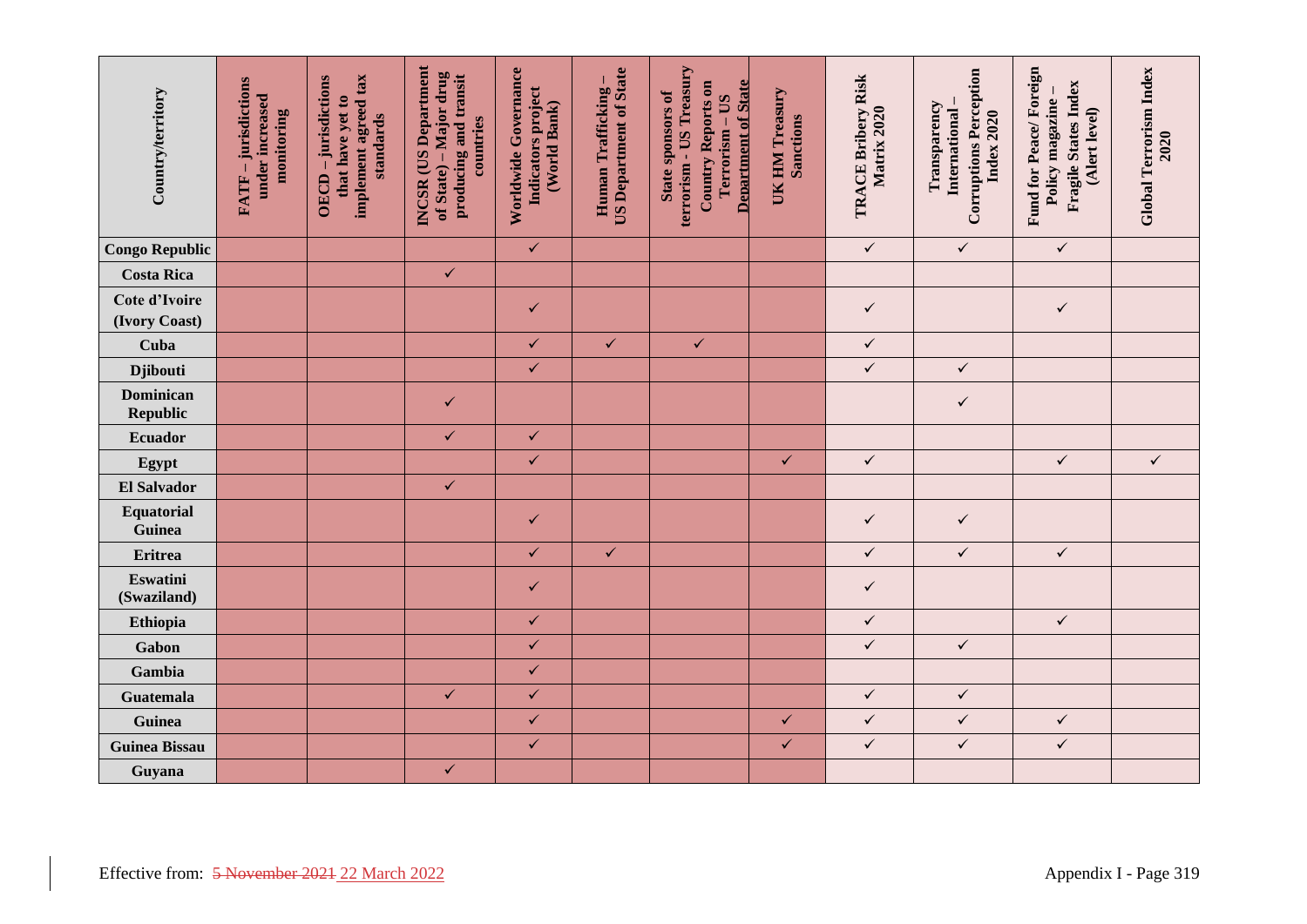| Country/territory                                             | FATF - jurisdictions<br>under increased<br>monitoring | implement agreed tax<br>OECD - jurisdictions<br>that have yet to<br>standards | <b>INCSR</b> (US Department<br>of State) – Major drug<br>producing and transit<br>countries | Worldwide Governance<br>Indicators project<br>(World Bank) | <b>US Department of State</b><br>Human Trafficking | terrorism - US Treasury<br><b>Department of State</b><br><b>Country Reports on</b><br><b>State sponsors of</b><br>Terrorism - US | UK HM Treasury<br><b>Sanctions</b> | TRACE Bribery Risk<br>Matrix 2020 | <b>Corruptions Perception</b><br>Transparency<br>International<br><b>Index 2020</b> | Fund for Peace/Foreign<br>Fragile States Index<br>Policy magazine<br>(Alert level) | <b>Global Terrorism Index</b><br>2020 |
|---------------------------------------------------------------|-------------------------------------------------------|-------------------------------------------------------------------------------|---------------------------------------------------------------------------------------------|------------------------------------------------------------|----------------------------------------------------|----------------------------------------------------------------------------------------------------------------------------------|------------------------------------|-----------------------------------|-------------------------------------------------------------------------------------|------------------------------------------------------------------------------------|---------------------------------------|
| Haiti                                                         | $\checkmark$                                          |                                                                               |                                                                                             | $\checkmark$                                               |                                                    |                                                                                                                                  |                                    | $\checkmark$                      | $\checkmark$                                                                        | $\checkmark$                                                                       |                                       |
| <b>Honduras</b>                                               |                                                       |                                                                               | $\checkmark$                                                                                | $\checkmark$                                               |                                                    |                                                                                                                                  |                                    | $\checkmark$                      | $\checkmark$                                                                        |                                                                                    |                                       |
| India                                                         |                                                       |                                                                               |                                                                                             |                                                            |                                                    |                                                                                                                                  |                                    |                                   |                                                                                     |                                                                                    | $\checkmark$                          |
| Iraq                                                          |                                                       |                                                                               |                                                                                             | $\checkmark$                                               |                                                    | $\checkmark$                                                                                                                     | $\checkmark$                       | $\checkmark$                      | $\checkmark$                                                                        | $\checkmark$                                                                       | $\checkmark$                          |
| Jamaica                                                       | $\checkmark$                                          |                                                                               |                                                                                             |                                                            |                                                    |                                                                                                                                  |                                    |                                   |                                                                                     |                                                                                    |                                       |
| Jordan                                                        | $\checkmark$                                          |                                                                               |                                                                                             |                                                            |                                                    |                                                                                                                                  |                                    |                                   |                                                                                     |                                                                                    |                                       |
| Kenya                                                         |                                                       |                                                                               | $\checkmark$                                                                                | $\checkmark$                                               |                                                    |                                                                                                                                  |                                    |                                   |                                                                                     | $\checkmark$                                                                       |                                       |
| Kiribati                                                      |                                                       |                                                                               |                                                                                             |                                                            |                                                    |                                                                                                                                  |                                    | $\checkmark$                      |                                                                                     |                                                                                    |                                       |
| Kosovo                                                        |                                                       |                                                                               |                                                                                             | $\checkmark$                                               |                                                    |                                                                                                                                  |                                    |                                   |                                                                                     |                                                                                    |                                       |
| Kyrgyz<br><b>Republic</b><br>(Kyrgyzstan)                     |                                                       |                                                                               |                                                                                             | ✓                                                          |                                                    |                                                                                                                                  |                                    | $\checkmark$                      |                                                                                     |                                                                                    |                                       |
| Lao PDR <sup>1</sup>                                          |                                                       |                                                                               |                                                                                             | $\checkmark$                                               |                                                    |                                                                                                                                  |                                    | $\checkmark$                      | $\checkmark$                                                                        |                                                                                    |                                       |
| Lebanon                                                       |                                                       |                                                                               |                                                                                             | $\checkmark$                                               |                                                    | $\checkmark$                                                                                                                     | $\checkmark$                       | $\checkmark$                      | $\checkmark$                                                                        | $\checkmark$                                                                       |                                       |
| Lesotho                                                       |                                                       |                                                                               |                                                                                             | $\checkmark$                                               | $\checkmark$                                       |                                                                                                                                  |                                    |                                   |                                                                                     |                                                                                    |                                       |
| Liberia                                                       |                                                       |                                                                               |                                                                                             | $\checkmark$                                               |                                                    |                                                                                                                                  |                                    | $\checkmark$                      | $\checkmark$                                                                        | $\checkmark$                                                                       |                                       |
| Libya                                                         |                                                       |                                                                               |                                                                                             | $\checkmark$                                               | $\checkmark$                                       | $\checkmark$                                                                                                                     | $\checkmark$                       | $\checkmark$                      | $\checkmark$                                                                        | $\checkmark$                                                                       | $\checkmark$                          |
| Madagascar                                                    |                                                       |                                                                               |                                                                                             | $\checkmark$                                               |                                                    |                                                                                                                                  |                                    | $\checkmark$                      | $\checkmark$                                                                        |                                                                                    |                                       |
| Malawi                                                        |                                                       |                                                                               |                                                                                             | $\checkmark$                                               |                                                    |                                                                                                                                  |                                    | $\checkmark$                      | $\checkmark$                                                                        |                                                                                    |                                       |
| $\mathbf{1}$<br>Effective from: 5 November 2021 22 March 2022 | Lao PDR called Laos in earlier years.                 |                                                                               |                                                                                             |                                                            |                                                    |                                                                                                                                  |                                    |                                   |                                                                                     |                                                                                    | Appendix I - Page 320                 |

<sup>1</sup> Lao PDR called Laos in earlier years.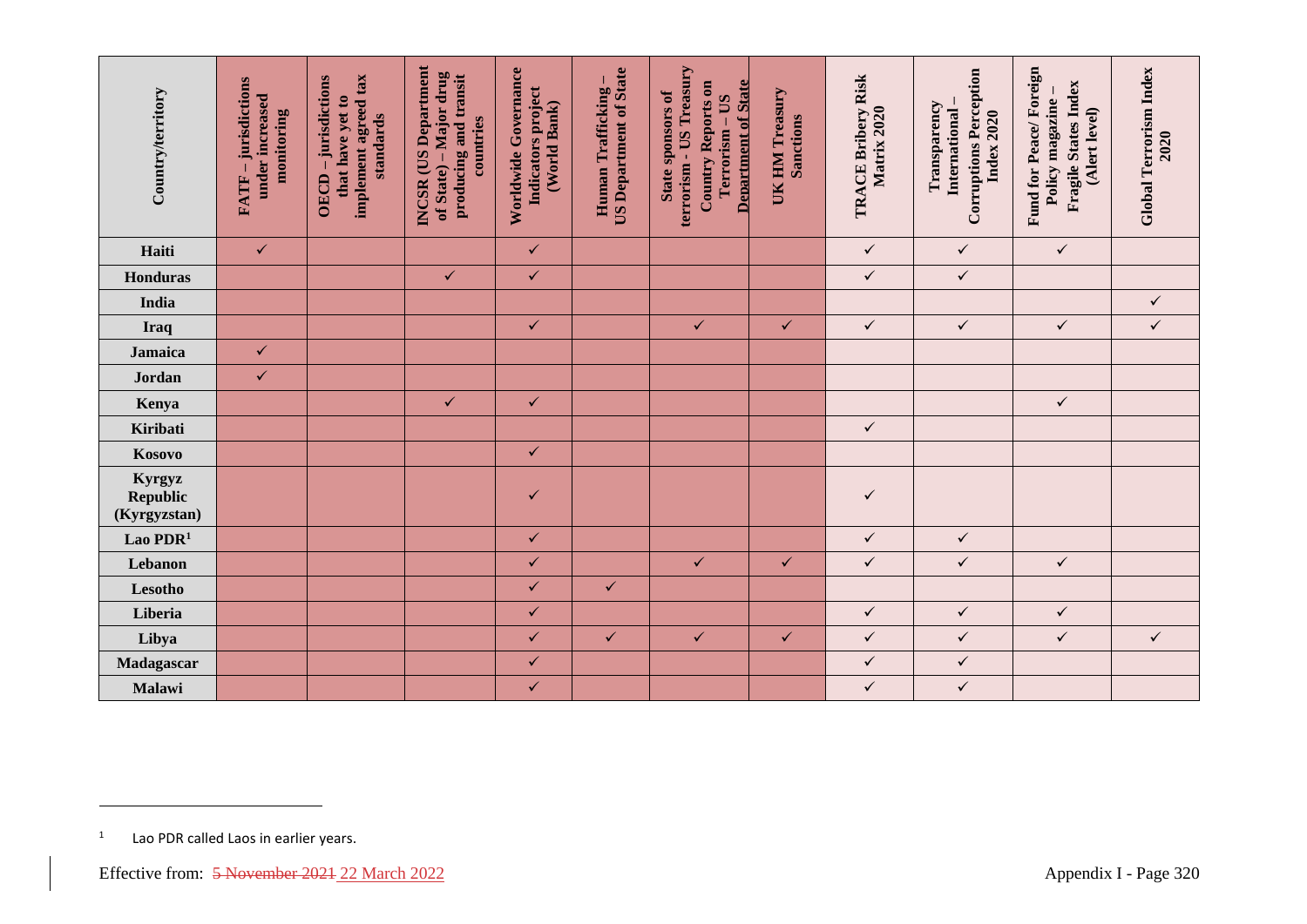| Country/territory                             | -jurisdictions<br>under increased<br>monitoring<br>FATF- | implement agreed tax<br>OECD-jurisdictions<br>that have yet to<br>standards | <b>INCSR</b> (US Department<br>of State) – Major drug<br>producing and transit<br>countries | Worldwide Governance<br>Indicators project<br>(World Bank) | <b>US Department of State</b><br>Human Trafficking | terrorism - US Treasury<br><b>Department of State</b><br>Country Reports on<br><b>State sponsors of</b><br>Terrorism - US | UK HM Treasury<br><b>Sanctions</b> | TRACE Bribery Risk<br>Matrix 2020 | <b>Corruptions Perception</b><br>Transparency<br>International<br><b>Index 2020</b> | Fund for Peace/Foreign<br>Fragile States Index<br>Policy magazine -<br>(Alert level) | Global Terrorism Index<br>2020 |
|-----------------------------------------------|----------------------------------------------------------|-----------------------------------------------------------------------------|---------------------------------------------------------------------------------------------|------------------------------------------------------------|----------------------------------------------------|---------------------------------------------------------------------------------------------------------------------------|------------------------------------|-----------------------------------|-------------------------------------------------------------------------------------|--------------------------------------------------------------------------------------|--------------------------------|
| Mali                                          | $\checkmark$                                             |                                                                             |                                                                                             | $\checkmark$                                               |                                                    |                                                                                                                           | $\checkmark$                       | $\checkmark$                      | $\checkmark$                                                                        | $\checkmark$                                                                         | $\checkmark$                   |
| Malta                                         | $\checkmark$                                             |                                                                             |                                                                                             |                                                            |                                                    |                                                                                                                           |                                    |                                   |                                                                                     |                                                                                      |                                |
| Mauritania                                    |                                                          |                                                                             |                                                                                             | $\checkmark$                                               |                                                    |                                                                                                                           |                                    | $\checkmark$                      | $\checkmark$                                                                        | $\checkmark$                                                                         |                                |
| <b>Mexico</b>                                 |                                                          |                                                                             | $\checkmark$                                                                                | $\checkmark$                                               |                                                    |                                                                                                                           |                                    |                                   |                                                                                     |                                                                                      |                                |
| Moldova                                       |                                                          |                                                                             |                                                                                             | $\checkmark$                                               |                                                    |                                                                                                                           |                                    |                                   |                                                                                     |                                                                                      |                                |
| Morocco                                       | $\checkmark$                                             |                                                                             |                                                                                             |                                                            |                                                    |                                                                                                                           |                                    |                                   |                                                                                     |                                                                                      |                                |
| Mozambique                                    |                                                          |                                                                             |                                                                                             | $\checkmark$                                               |                                                    |                                                                                                                           |                                    | $\checkmark$                      | $\checkmark$                                                                        | $\checkmark$                                                                         | $\checkmark$                   |
| <b>Myanmar</b><br>(Burma)                     | $\checkmark$                                             |                                                                             |                                                                                             | ✓                                                          | $\checkmark$                                       |                                                                                                                           | $\checkmark$                       | $\checkmark$                      | $\checkmark$                                                                        | $\checkmark$                                                                         |                                |
| <b>Nepal</b>                                  |                                                          |                                                                             |                                                                                             | $\checkmark$                                               |                                                    |                                                                                                                           |                                    |                                   |                                                                                     |                                                                                      |                                |
| Nicaragua                                     | $\checkmark$                                             |                                                                             |                                                                                             | $\checkmark$                                               | $\checkmark$                                       |                                                                                                                           | $\checkmark$                       | $\checkmark$                      | $\checkmark$                                                                        |                                                                                      |                                |
| <b>Niger</b>                                  |                                                          |                                                                             |                                                                                             | $\checkmark$                                               |                                                    |                                                                                                                           |                                    | $\checkmark$                      |                                                                                     | $\checkmark$                                                                         |                                |
| Nigeria                                       |                                                          |                                                                             | $\checkmark$                                                                                | $\checkmark$                                               |                                                    |                                                                                                                           |                                    | $\checkmark$                      | $\checkmark$                                                                        | $\checkmark$                                                                         | $\checkmark$                   |
| Pakistan                                      | $\checkmark$                                             |                                                                             | $\checkmark$                                                                                | $\checkmark$                                               |                                                    | $\checkmark$                                                                                                              |                                    | $\checkmark$                      |                                                                                     | $\checkmark$                                                                         | $\checkmark$                   |
| Panama                                        | $\checkmark$                                             |                                                                             | $\checkmark$                                                                                |                                                            |                                                    |                                                                                                                           |                                    |                                   |                                                                                     |                                                                                      |                                |
| <b>Papua New</b><br>Guinea                    |                                                          |                                                                             |                                                                                             | $\checkmark$                                               | $\checkmark$                                       |                                                                                                                           |                                    | $\checkmark$                      | $\checkmark$                                                                        |                                                                                      |                                |
| Paraguay                                      |                                                          |                                                                             | $\checkmark$                                                                                | $\checkmark$                                               |                                                    |                                                                                                                           |                                    |                                   | $\checkmark$                                                                        |                                                                                      |                                |
| Peru                                          |                                                          |                                                                             | $\checkmark$                                                                                |                                                            |                                                    |                                                                                                                           |                                    |                                   |                                                                                     |                                                                                      |                                |
| <b>Philippines</b>                            | $\checkmark$                                             |                                                                             | $\checkmark$                                                                                | $\checkmark$                                               |                                                    |                                                                                                                           |                                    |                                   |                                                                                     |                                                                                      | $\checkmark$                   |
| <b>Russia</b>                                 |                                                          |                                                                             | $\checkmark$                                                                                | $\checkmark$                                               | $\checkmark$                                       |                                                                                                                           | $\checkmark$                       |                                   | $\checkmark$                                                                        |                                                                                      |                                |
| Rwanda                                        |                                                          |                                                                             |                                                                                             |                                                            |                                                    |                                                                                                                           |                                    |                                   |                                                                                     | $\checkmark$                                                                         |                                |
| Effective from: 5 November 2021 22 March 2022 |                                                          |                                                                             |                                                                                             |                                                            |                                                    |                                                                                                                           |                                    |                                   |                                                                                     |                                                                                      | Appendix I - Page 321          |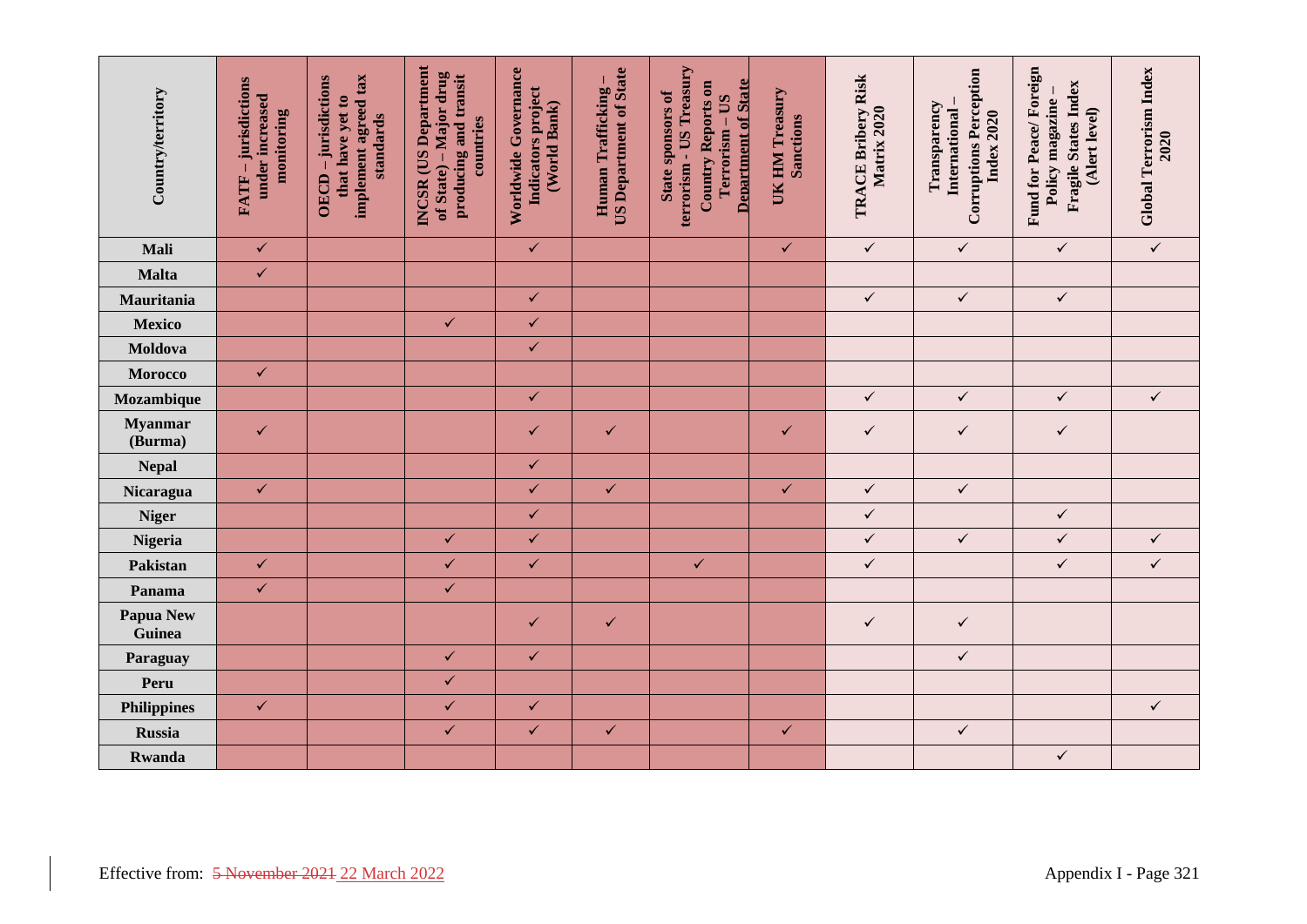| Country/territory                     | FATF - jurisdictions<br>under increased<br>monitoring                  | implement agreed tax<br>OECD - jurisdictions<br>that have yet to<br>standards | INCSR (US Department<br>of State) – Major drug<br>producing and transit<br>countries | Worldwide Governance<br>Indicators project<br>(World Bank) | <b>US Department of State</b><br>Human Trafficking- | terrorism - US Treasury<br><b>Department of State</b><br>Country Reports on<br>State sponsors of<br>Terrorism - US | UK HM Treasury<br>Sanctions | TRACE Bribery Risk<br>Matrix 2020 | <b>Corruptions Perception</b><br>Transparency<br>International<br>Index 2020 | Fund for Peace/Foreign<br>Fragile States Index<br>Policy magazine<br>(Alert level) | Global Terrorism Index<br>2020 |  |
|---------------------------------------|------------------------------------------------------------------------|-------------------------------------------------------------------------------|--------------------------------------------------------------------------------------|------------------------------------------------------------|-----------------------------------------------------|--------------------------------------------------------------------------------------------------------------------|-----------------------------|-----------------------------------|------------------------------------------------------------------------------|------------------------------------------------------------------------------------|--------------------------------|--|
| <b>Senegal</b>                        | $\checkmark$                                                           |                                                                               |                                                                                      |                                                            |                                                     |                                                                                                                    |                             |                                   |                                                                              |                                                                                    |                                |  |
| <b>Sierra Leone</b>                   |                                                                        |                                                                               |                                                                                      | $\checkmark$                                               |                                                     |                                                                                                                    |                             | $\checkmark$                      |                                                                              |                                                                                    |                                |  |
| <b>Sint Maartin</b>                   |                                                                        | $\checkmark$                                                                  |                                                                                      |                                                            |                                                     |                                                                                                                    |                             |                                   |                                                                              |                                                                                    |                                |  |
| Somalia                               |                                                                        |                                                                               |                                                                                      | $\checkmark$                                               | $\checkmark$                                        | $\checkmark$                                                                                                       | $\checkmark$                | $\checkmark$                      | $\checkmark$                                                                 | $\checkmark$                                                                       | $\checkmark$                   |  |
| <b>South Sudan</b>                    | $\checkmark$                                                           |                                                                               |                                                                                      | $\checkmark$                                               | $\checkmark$                                        |                                                                                                                    | $\checkmark$                | $\checkmark$                      | $\checkmark$                                                                 | $\checkmark$                                                                       |                                |  |
| Sri Lanka                             |                                                                        |                                                                               |                                                                                      |                                                            |                                                     |                                                                                                                    |                             |                                   |                                                                              |                                                                                    | $\checkmark$                   |  |
| Sudan                                 |                                                                        |                                                                               |                                                                                      | $\checkmark$                                               |                                                     | $\checkmark$                                                                                                       | $\checkmark$                | $\checkmark$                      | $\checkmark$                                                                 | $\checkmark$                                                                       |                                |  |
| Syria                                 | $\checkmark$                                                           |                                                                               |                                                                                      | $\checkmark$                                               | $\checkmark$                                        | $\checkmark$                                                                                                       | $\checkmark$                | $\checkmark$                      | $\checkmark$                                                                 | $\checkmark$                                                                       | $\checkmark$                   |  |
| Tajikistan                            |                                                                        |                                                                               |                                                                                      | $\checkmark$                                               |                                                     |                                                                                                                    |                             | $\checkmark$                      | $\checkmark$                                                                 |                                                                                    |                                |  |
| <b>Tanzania</b>                       |                                                                        |                                                                               |                                                                                      | $\checkmark$                                               |                                                     |                                                                                                                    |                             |                                   |                                                                              |                                                                                    |                                |  |
| <b>Timor-Leste</b><br>(East Timor)    |                                                                        |                                                                               |                                                                                      | ✓                                                          |                                                     |                                                                                                                    |                             |                                   |                                                                              |                                                                                    |                                |  |
| <b>Togo</b>                           |                                                                        |                                                                               |                                                                                      | $\checkmark$                                               |                                                     |                                                                                                                    |                             | $\checkmark$                      | $\checkmark$                                                                 | $\checkmark$                                                                       |                                |  |
| Trinidad &<br><b>Tobago</b>           |                                                                        | $\checkmark$                                                                  |                                                                                      |                                                            |                                                     |                                                                                                                    |                             |                                   |                                                                              |                                                                                    |                                |  |
| Tunisia                               |                                                                        |                                                                               |                                                                                      |                                                            |                                                     |                                                                                                                    | $\checkmark$                |                                   |                                                                              |                                                                                    |                                |  |
| <b>Turkey</b>                         | $\checkmark$                                                           |                                                                               |                                                                                      | $\checkmark$                                               |                                                     |                                                                                                                    | $\checkmark$                |                                   |                                                                              |                                                                                    | $\checkmark$                   |  |
| Turkmenistan                          |                                                                        |                                                                               |                                                                                      | $\checkmark$                                               | $\checkmark$                                        |                                                                                                                    |                             | $\checkmark$                      | $\checkmark$                                                                 |                                                                                    |                                |  |
| Uganda                                | $\checkmark$                                                           |                                                                               |                                                                                      | $\checkmark$                                               |                                                     |                                                                                                                    |                             | $\checkmark$                      | $\checkmark$                                                                 | $\checkmark$                                                                       |                                |  |
| <b>Ukraine</b>                        |                                                                        |                                                                               |                                                                                      | $\checkmark$                                               |                                                     |                                                                                                                    | $\checkmark$                |                                   |                                                                              |                                                                                    |                                |  |
| <b>Uzbekistan</b>                     |                                                                        |                                                                               |                                                                                      | $\checkmark$                                               |                                                     |                                                                                                                    |                             | $\checkmark$                      | $\checkmark$                                                                 |                                                                                    |                                |  |
| <b>United Arab</b><br><b>Emirates</b> | $\overline{\mathscr{L}}$                                               |                                                                               |                                                                                      |                                                            |                                                     |                                                                                                                    |                             |                                   |                                                                              |                                                                                    |                                |  |
|                                       | Effective from: 5 November 2021 22 March 2022<br>Appendix I - Page 322 |                                                                               |                                                                                      |                                                            |                                                     |                                                                                                                    |                             |                                   |                                                                              |                                                                                    |                                |  |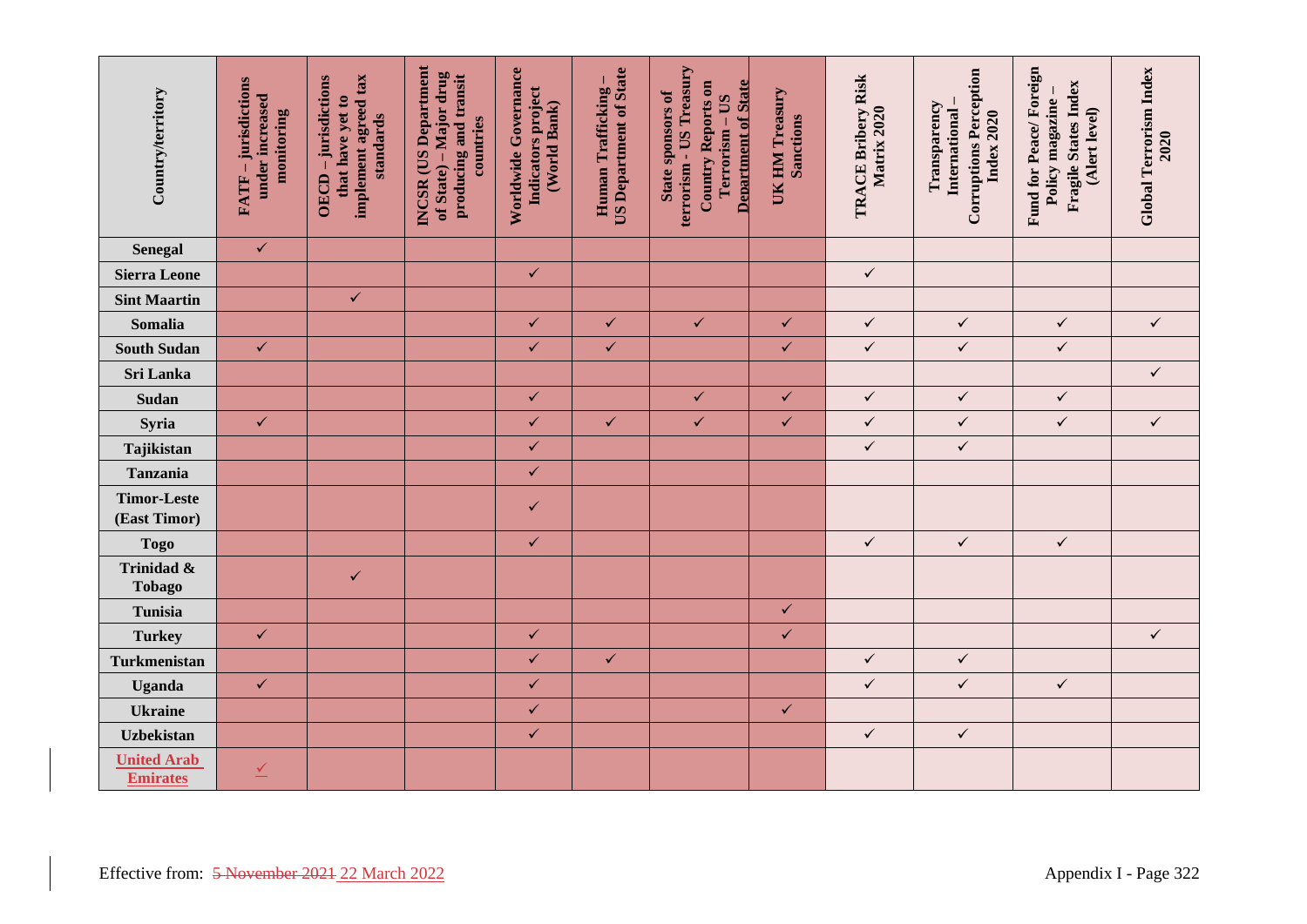| Country/territory                             | -jurisdictions<br>under increased<br>monitoring<br>FATF- | implement agreed tax<br>OECD-jurisdictions<br>that have yet to<br>standards | <b>INCSR</b> (US Department<br>of State) – Major drug<br>producing and transit<br>countries | Worldwide Governance<br>Indicators project<br>(World Bank) | <b>US Department of State</b><br>Human Trafficking | terrorism - US Treasury<br><b>Department of State</b><br>Country Reports on<br>State sponsors of<br>Terrorism - US | UK HM Treasury<br>Sanctions | TRACE Bribery Risk<br>Matrix 2020 | <b>Corruptions Perception</b><br>Transparency<br><b>International</b><br>Index 2020 | Fund for Peace/Foreign<br>Fragile States Index<br>Policy magazine<br>(Alert level) | Global Terrorism Index<br>2020 |
|-----------------------------------------------|----------------------------------------------------------|-----------------------------------------------------------------------------|---------------------------------------------------------------------------------------------|------------------------------------------------------------|----------------------------------------------------|--------------------------------------------------------------------------------------------------------------------|-----------------------------|-----------------------------------|-------------------------------------------------------------------------------------|------------------------------------------------------------------------------------|--------------------------------|
| <b>Venezuela</b>                              |                                                          |                                                                             | $\checkmark$                                                                                | $\checkmark$                                               | $\checkmark$                                       | $\checkmark$                                                                                                       | $\checkmark$                | $\checkmark$                      | $\checkmark$                                                                        | $\checkmark$                                                                       |                                |
| <b>Vietnam</b>                                |                                                          |                                                                             | $\checkmark$                                                                                |                                                            |                                                    |                                                                                                                    |                             | $\checkmark$                      |                                                                                     |                                                                                    |                                |
| Yemen                                         | $\checkmark$                                             |                                                                             |                                                                                             | $\checkmark$                                               | $\checkmark$                                       | $\checkmark$                                                                                                       | $\checkmark$                | $\checkmark$                      | $\checkmark$                                                                        | $\checkmark$                                                                       | $\checkmark$                   |
| Zambia                                        |                                                          |                                                                             |                                                                                             | $\checkmark$                                               |                                                    |                                                                                                                    |                             | $\checkmark$                      |                                                                                     | $\checkmark$                                                                       |                                |
| Zimbabwe                                      | $\overline{\mathbf{r}}$                                  |                                                                             |                                                                                             | $\checkmark$                                               |                                                    |                                                                                                                    | $\checkmark$                | $\checkmark$                      | $\checkmark$                                                                        | $\checkmark$                                                                       |                                |
| <b>North Sinai</b>                            |                                                          |                                                                             |                                                                                             |                                                            |                                                    | $\checkmark$                                                                                                       |                             |                                   |                                                                                     |                                                                                    |                                |
| The Lake Chad<br><b>Region</b>                |                                                          |                                                                             |                                                                                             |                                                            |                                                    | $\checkmark$                                                                                                       |                             |                                   |                                                                                     |                                                                                    |                                |
| The Trans-<br>Sahara                          |                                                          |                                                                             |                                                                                             |                                                            |                                                    | $\checkmark$                                                                                                       |                             |                                   |                                                                                     |                                                                                    |                                |
| <b>The Southern</b><br><b>Philippines</b>     |                                                          |                                                                             |                                                                                             |                                                            |                                                    | $\checkmark$                                                                                                       |                             |                                   |                                                                                     |                                                                                    |                                |
| The Sulu/<br><b>Sulawesi Seas</b><br>Littoral |                                                          |                                                                             |                                                                                             |                                                            |                                                    | ✓                                                                                                                  |                             |                                   |                                                                                     |                                                                                    |                                |
| <b>West Bank and</b><br>Gaza                  |                                                          |                                                                             |                                                                                             | $\checkmark$                                               |                                                    |                                                                                                                    |                             |                                   |                                                                                     |                                                                                    |                                |
| Effective from: 5 November 2021 22 March 2022 |                                                          |                                                                             |                                                                                             |                                                            |                                                    |                                                                                                                    |                             |                                   |                                                                                     |                                                                                    |                                |